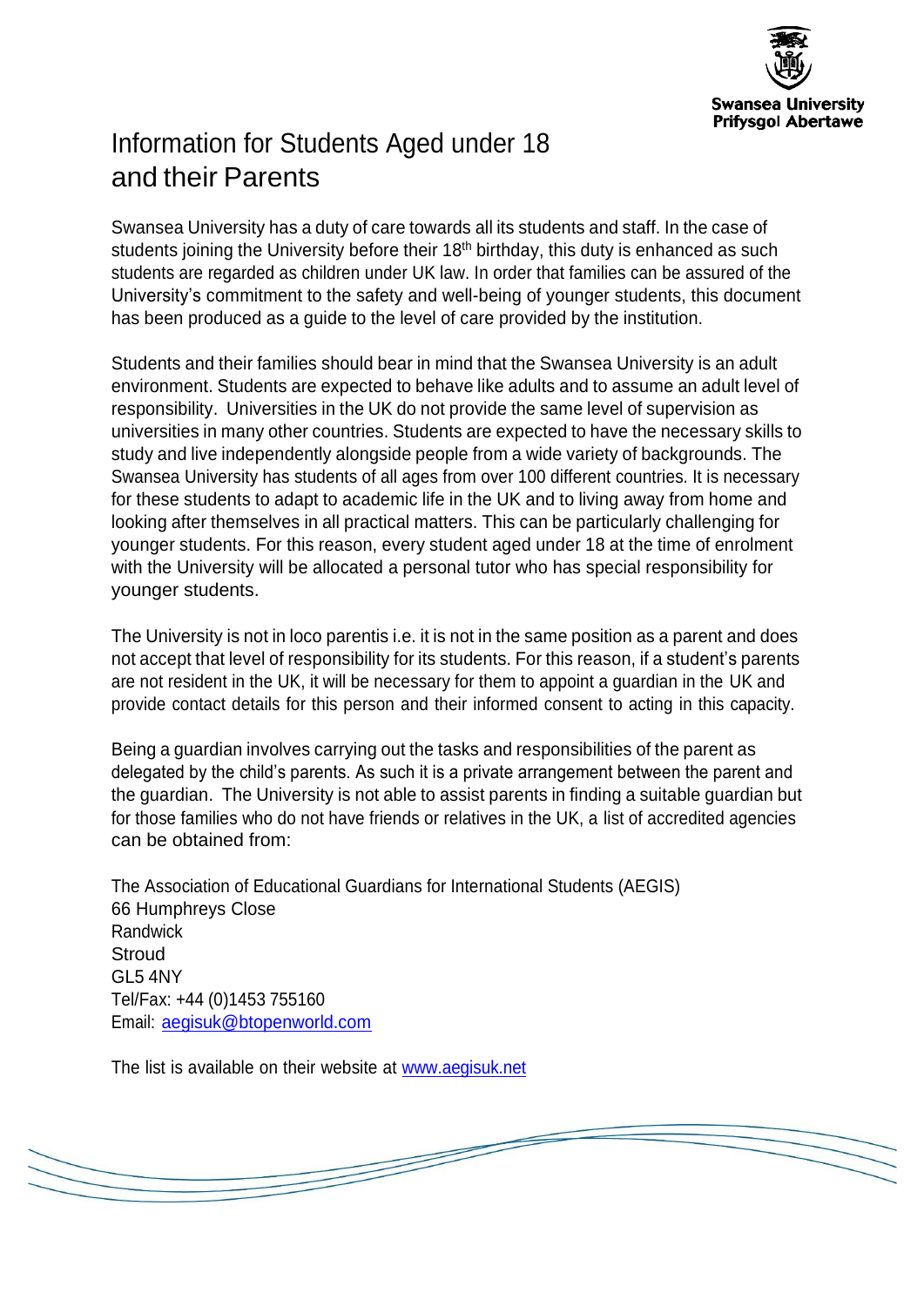In rare instances, consent for emergency medical treatment may be required before parents or guardians can be contacted. The University therefore requires parents to give their consent that, in the case of such an emergency, the University has parental permission to act on medical advice and do what is in the best interests of the child.

Although those under 18 are regarded as children under the law, they still have the right under the Data Protection Act for information about them not to be disclosed without their consent. This means that the University is not able to give information to parents regarding the student's progress, results etc unless the student has given their specific consent.

#### **UK Travel arrangements and visa application**

Students aged 16 or 17 have the legal right to live independently in the UK and may make their own accommodation arrangements. However, when 16 or 17 year olds apply for a visa under the Tier 4 (General) route, they must have their parents' permission to both travel to the UK and to live independently and travel; therefore suitable care arrangements should be made for students in advance of their arrival in the UK.

Before the University can issue the documents needed to apply for a visa (Confirmation of Acceptance for Studies or CAS) we will need both parents to sign the attached form (or just one parent or guardian if they have sole responsibility for the student). When your son or daughter applies for a visa they will also need to provide with the visa application proof of the relationship in the form of a document which names the parents and student (e.g. a birth certificate, certificate of adoption etc).

Updated May 2022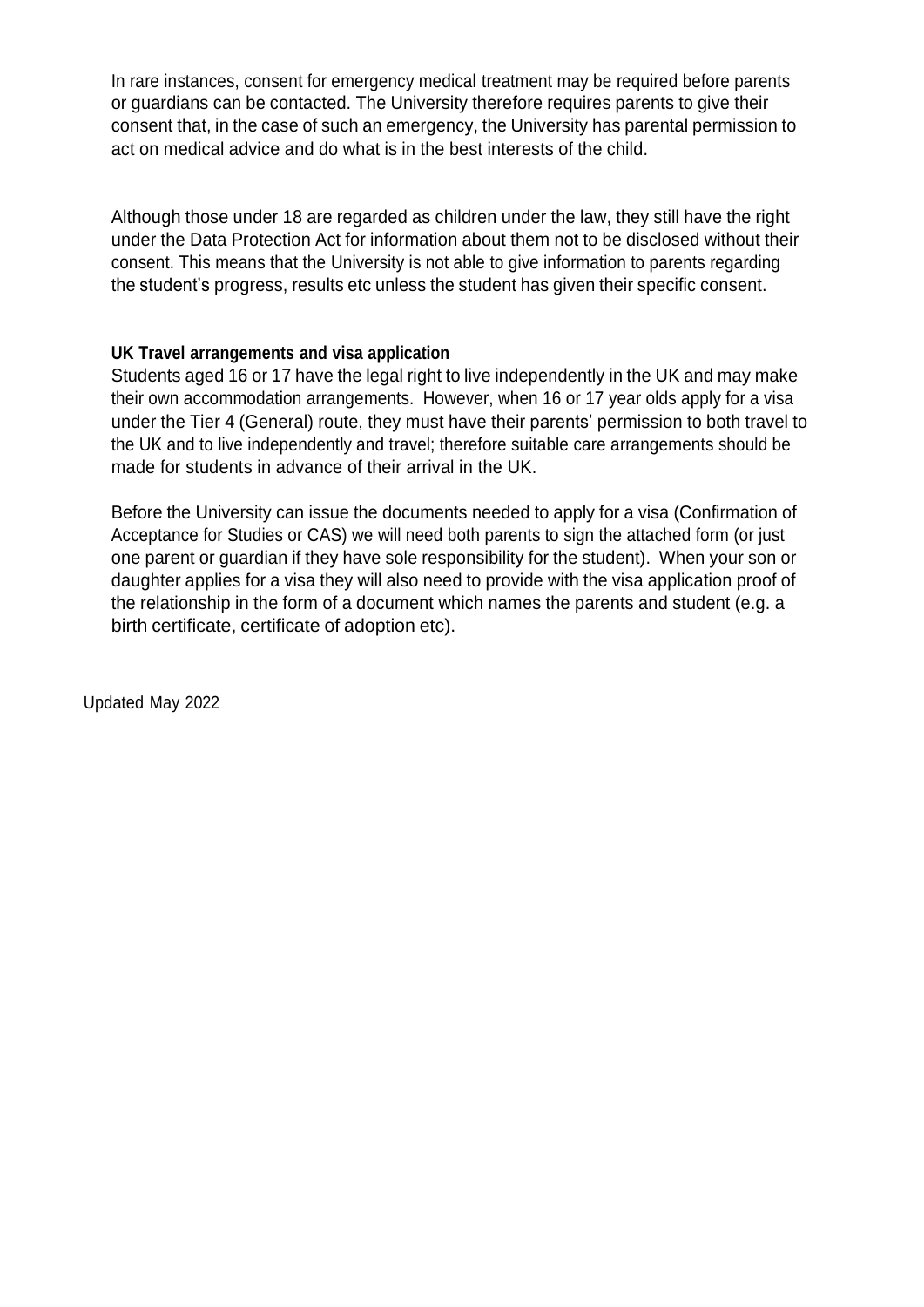## **Under 18 Consent Form**



If your child decides to accept the offer of a place at the Swansea University, please ensure the declarations below are completed, signed and returned, at the time he/she accepts the offer, to:

### **Admissions Office, Swansea University, Singleton Park, Swansea SA2 0LR email: [admissions@swansea.ac.uk](mailto:admissions@swansea.ac.uk)**

### **Parent(s) / Legal Guardian(s)**

- i) I/we consent for my son/daughter to undertake this course at Swansea University.
- ii) I/we understand that the Swansea University is not in loco parentis and have appointed a guardian in the UK. Their contact details and authorisation are provided below.
- iii) I/we consent to the activities that the student will be undertaking as a participant on the course.
- iv) I/we consent to the Swansea University acting on medical advice in the best interests of the child to authorise emergency medical treatment if it is not possible to contact either myself or the appointed guardian.
- v) I/we understand and accept that the Swansea University is an adult environment and that my son/daughter will generally be treated as an adult.
- vi) I/we understand and accept that while studying at the Swansea University my son/daughter will be subject to UK law and the rules of the University.
- vii) I/we understand and accept that the Swansea University cannot release information relating to my son/daughter's progress, either academic or social, without my son/daughter giving the University express consent to release the information.
- viii) I/we understand that, as my son/daughter will be under 18 upon arrival, travel and suitable care arrangements must have been made in advance of their arrival in the UK and I/we consent to them living independently.
- ix) I/we agree to appoint a UK Guardian or nominate an appropriate UK resident e.g. relative or family friend prior to my son's/daughter's acceptance at the University.
- x) I/we confirm that the individual named below is residing in the UK and will be the guardian for my son/daughter.

|                              | declare that I have read and         |
|------------------------------|--------------------------------------|
| accept the above conditions. |                                      |
|                              | Date: ________________               |
|                              |                                      |
|                              | declare that I have read and         |
| accept the above conditions. |                                      |
|                              | Date: <u>_______________________</u> |
|                              |                                      |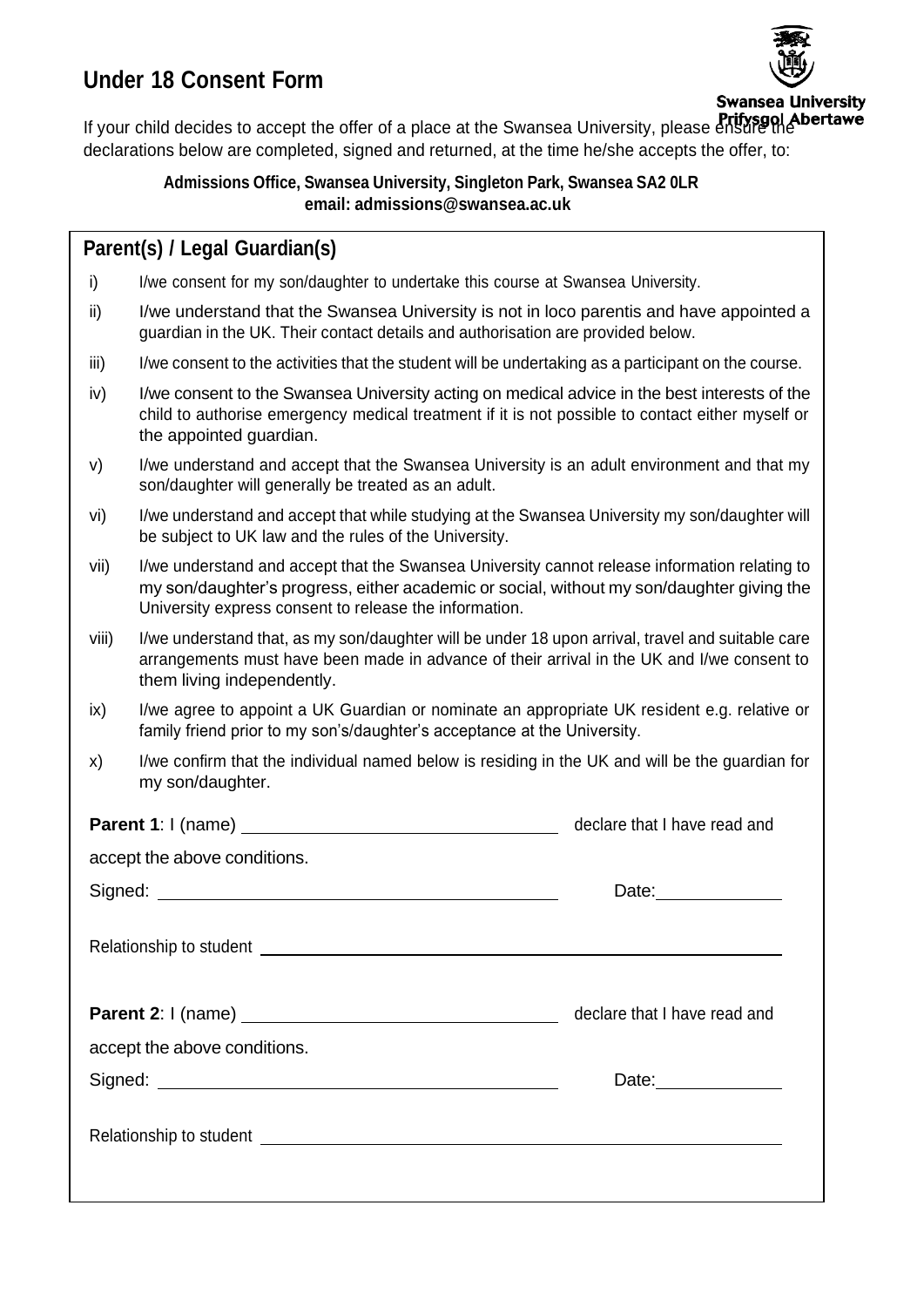| <b>About the student</b>                        |                                                                                             |
|-------------------------------------------------|---------------------------------------------------------------------------------------------|
|                                                 | Birthday ________________                                                                   |
|                                                 |                                                                                             |
| Doctor's phone number _________________________ |                                                                                             |
|                                                 | Does your child suffer from any medical condition? (eg asthma, epilepsy, diabetes)          |
|                                                 | Medication details (name of medicine and dosage) _______________________________            |
|                                                 | Does your child have any learning disabilities we need to be made aware of in order to plan |
|                                                 |                                                                                             |
| About the parent(s)/guardian(s) in home country |                                                                                             |
|                                                 |                                                                                             |
|                                                 |                                                                                             |
| <b>Student</b>                                  | ,我们也不能在这里的时候,我们也不能在这里的时候,我们也不能会在这里的时候,我们也不能会在这里的时候,我们也不能会在这里的时候,我们也不能会在这里的时候,我们也            |
|                                                 |                                                                                             |
|                                                 | may disclose any personal data relevant to any unpaid fees or charges to the named          |
| parent(s)/legal guardian(s) above.              |                                                                                             |
|                                                 |                                                                                             |
|                                                 |                                                                                             |
|                                                 |                                                                                             |